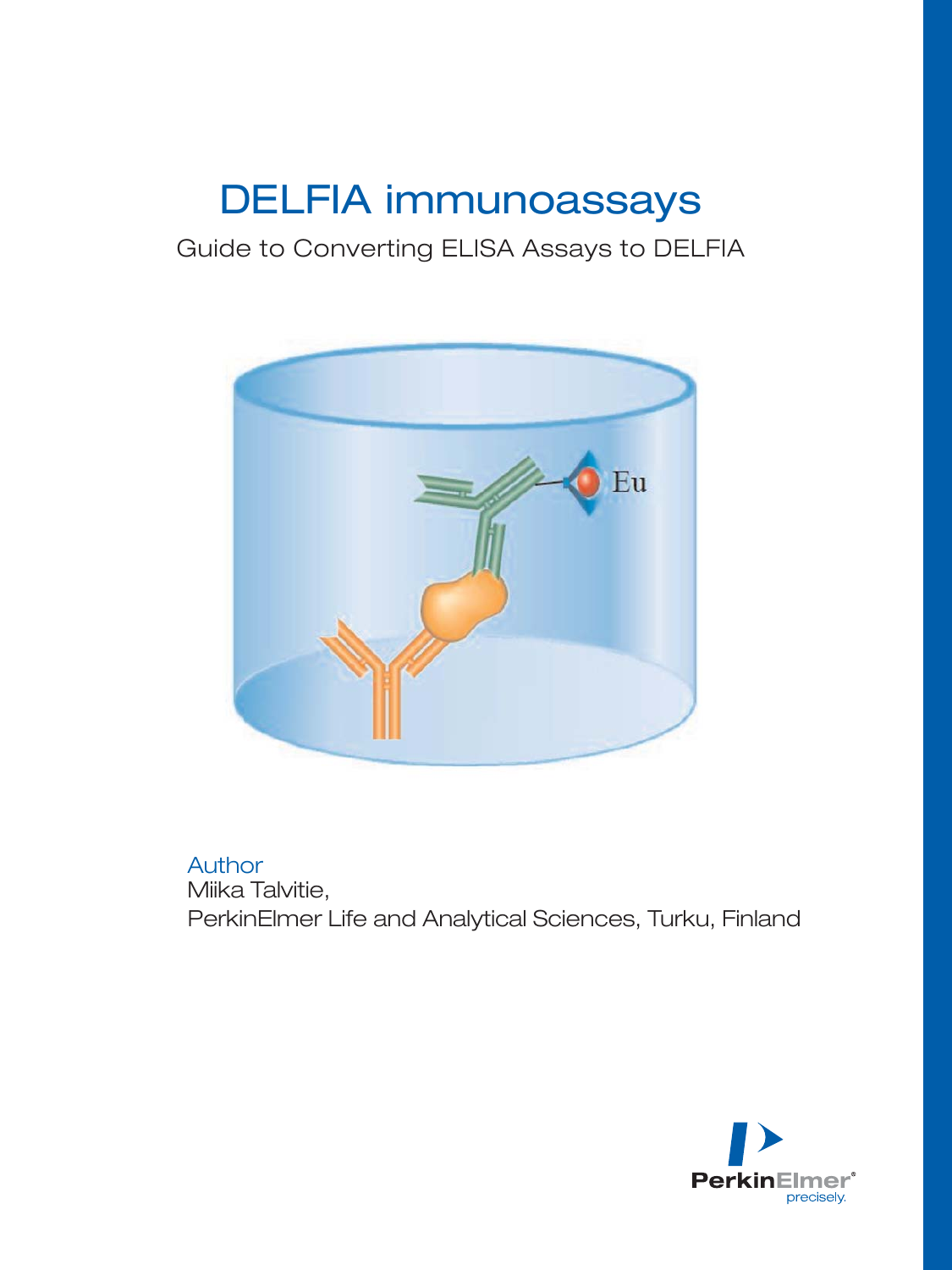# **Contents**

| Contents |  |
|----------|--|
|          |  |
|          |  |
|          |  |
|          |  |
|          |  |
|          |  |
|          |  |
|          |  |
|          |  |
|          |  |
|          |  |
|          |  |
|          |  |
|          |  |
|          |  |
|          |  |
|          |  |
|          |  |
|          |  |
|          |  |
|          |  |
|          |  |
|          |  |
|          |  |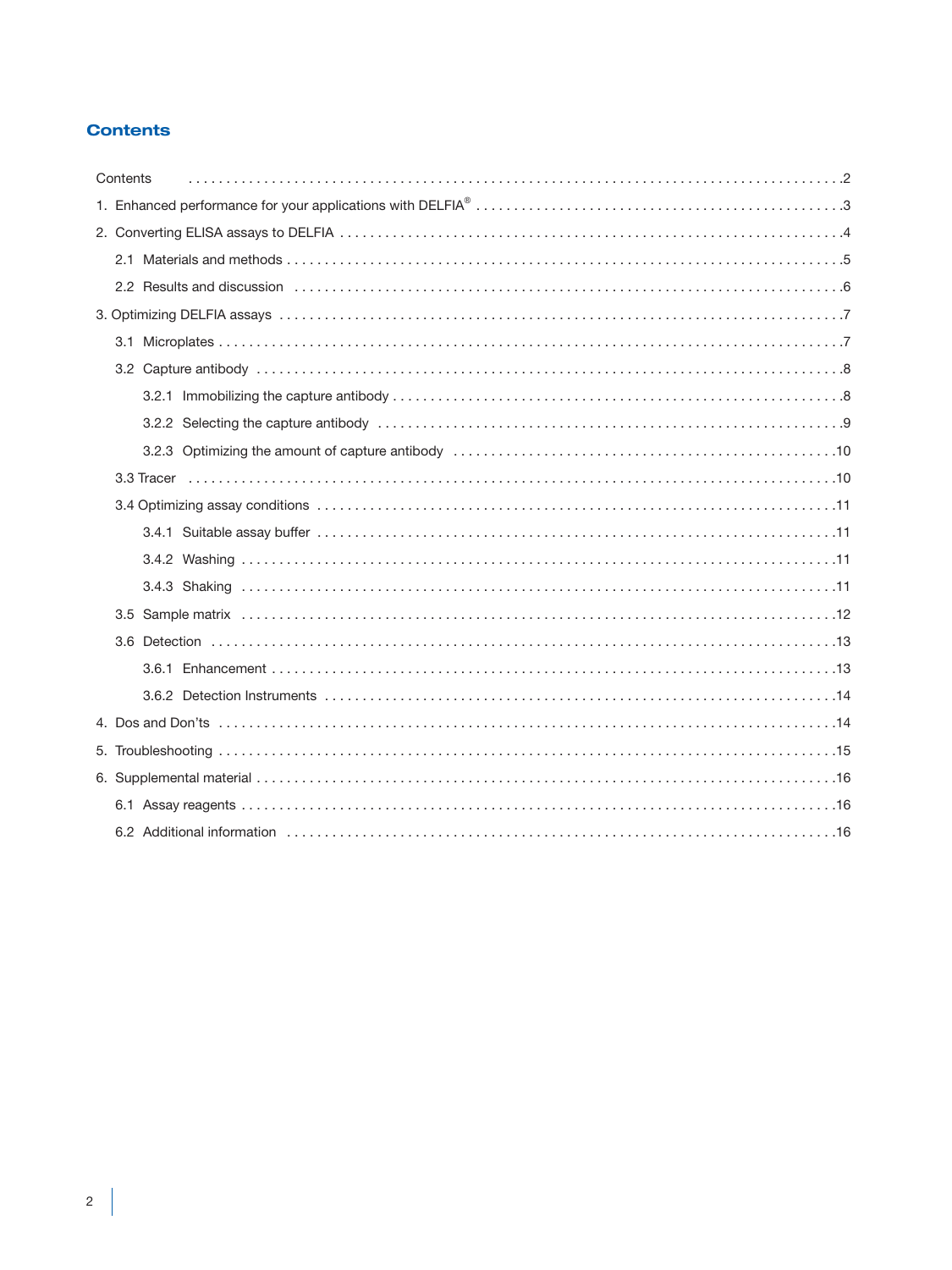# **1. Enhanced performance for your applications with DELFIA**

The first part of this guide presents a simple  $conversion$  of an existing TNF- $\alpha$  (Tumor Necrosis Factor-α) ELISA (Enzyme-Linked Immunosorbent Assay) to DELFIA (Dissociation Enhanced Lanthanide Fluoroimmunoassay). The following sections describe how to set up and further optimize DELFIA assays.

# DELFIA

Time-resolved fluorometry (TRF) is a well-established technique in drug discovery as well as in other research areas. Providing high sensitivity and wide dynamic range, the method is characterized by lack of sample interference during measurement and is easy to automate. The TRFbased DELFIA system from PerkinElmer is an optimal tool for bio-affinity assays.

# DELFIA features and benefits:

- Well-proven technology published data in many application areas.
- Very high sensitivity minimizes reagent use and very sensitive to smaller analyte quantities.
- Wide dynamic range no need for additional dilutions.
- Multi-label assay capability enables costeffect assays with high information value.
- High signal stability over 24 hours improves reliability and ease of use.

The experience of PerkinElmer in clinical diagnostics provides a solid background for DELFIA research reagents and proves the versatility of this technology. There are over 1,000 published reference articles describing immunoassays alone. Some example articles in Table 1 from many different assay fields highlight the advantages of DELFIA over competing methods.

| Analyte                             | <b>Article title</b>                                                                                                        | <b>Extract from Article abstract</b>                                                                                                                                                                                                                                                                                                                                                                              | <b>Reference</b>                                                                 |
|-------------------------------------|-----------------------------------------------------------------------------------------------------------------------------|-------------------------------------------------------------------------------------------------------------------------------------------------------------------------------------------------------------------------------------------------------------------------------------------------------------------------------------------------------------------------------------------------------------------|----------------------------------------------------------------------------------|
|                                     | A new highly sensitive immunoassay<br>for cytokines by dissociation-enhanced<br>lanthanide fluoroimmunoassay (DELFIA).      | Compared to ELISA, the sensitivity and range<br>of measurement were significantly increased<br>in DELFIA TNF alpha and IL-6.                                                                                                                                                                                                                                                                                      | Ogata A, J<br>Immunol Methods, , 1992<br>Apr 8;148(1-2):15-22.                   |
| Cytokines                           | A time-resolved fluorescence<br>immunoassay (DELFIA) increases the<br>sensitivity of antigen-driven<br>cytokine detection.  | The DELFIA enhanced the sensitivity of a mouse<br>IL-2 assay 8- to 27-fold, and a human GM-CSF<br>assay 10-fold, as compared to colorimetric ELISA.                                                                                                                                                                                                                                                               | Allicotti G. J<br>Immunoassay Immunochem.<br>2003;24(4):345-58.                  |
|                                     | Validation of an ultrasensitive and<br>specific immunofluorometric assay for<br>mouse follicle-stimulating hormone.         | The mFSH IFMA lowered the detection limit 34-fold<br>(5 vs. 170 pg/sample) compared with standard<br>mFSH RIA. The IFMA has a wide analytical range,<br>with a good precision profile. The greatly enhanced<br>sensitivity, specificity, and technical convenience<br>will allow wider application of FSH measurements<br>to very small blood samples in immature and mature<br>mice as well as transgenic models | Jimenez M.<br><b>Biol Reprod.</b><br>2005 Jan; 72(1): 78-85.<br>Epub 2004 Sep 1. |
|                                     | Development of a sensitive and specific<br>new plasma 4-androstene-3.17- dione<br>time-resolved fluoroimmunoassay (TR-FIA). | The main advantages of TR-FIA assay were its<br><i>greater sensitivity</i> compared to radioimmunoassay<br>and its <i>higher precision</i> .                                                                                                                                                                                                                                                                      | Fiet J. Steroids.<br>2001 Aug;66(8):609-14.                                      |
| Hormone and<br>protein detection    | A new specific and sensitive time<br>resolved-fluoroimmunoassay of<br>11-deoxycortisol in serum.                            | More sensitive than RIA, thus well-suited to<br>accurate measurement in endocrinological<br>studies. Moreover, this non-isotopic assay is<br>cheaper than RIA.                                                                                                                                                                                                                                                    | Fiet J, J Steroid Biochem<br>Mol Biol. 2001 May: 77<br>$(2-3):143-50.$           |
|                                     | A time-resolved fluorescence immunoassay<br>for insulin in rodent plasma.                                                   | The TR-FIA method had higher sensitivity and<br>required only one-tenth as much sample<br>as in ELISA.                                                                                                                                                                                                                                                                                                            | Daijo JE, J Pharm<br>Biomed Anal, 1999<br>Mar; 19(3-4): 335-42.                  |
|                                     | A sensitive time-resolved fluorescent<br>immunoassay for metallothionein protein.                                           | The method allows measurement of low MT<br>levels that are undetectable using current RIA<br>and ELISA protocols.                                                                                                                                                                                                                                                                                                 | Butcher H, J<br>Immunol Methods, 2003<br>Jan 15;272(1-2):247-56.                 |
| <b>Biological warfare</b><br>agents | Rapid and sensitive detection of biological<br>warfare agents using time-resolved<br>fluorescence assays.                   | DELFIA TRF assays are significantly better in<br>terms of sensitivity, linear range, and run time<br>than standard capture ELISAs and should facilitate<br>early detection of potential biological warfare<br>agents in clinical and environmental samples.                                                                                                                                                       | Peruski AH, J<br>Immunol Methods.<br>2002 May 1;263(1-2):35-41.                  |

*Table 1.* Examples of scientific references highlighting the advantages of DELFIA over traditional techniques.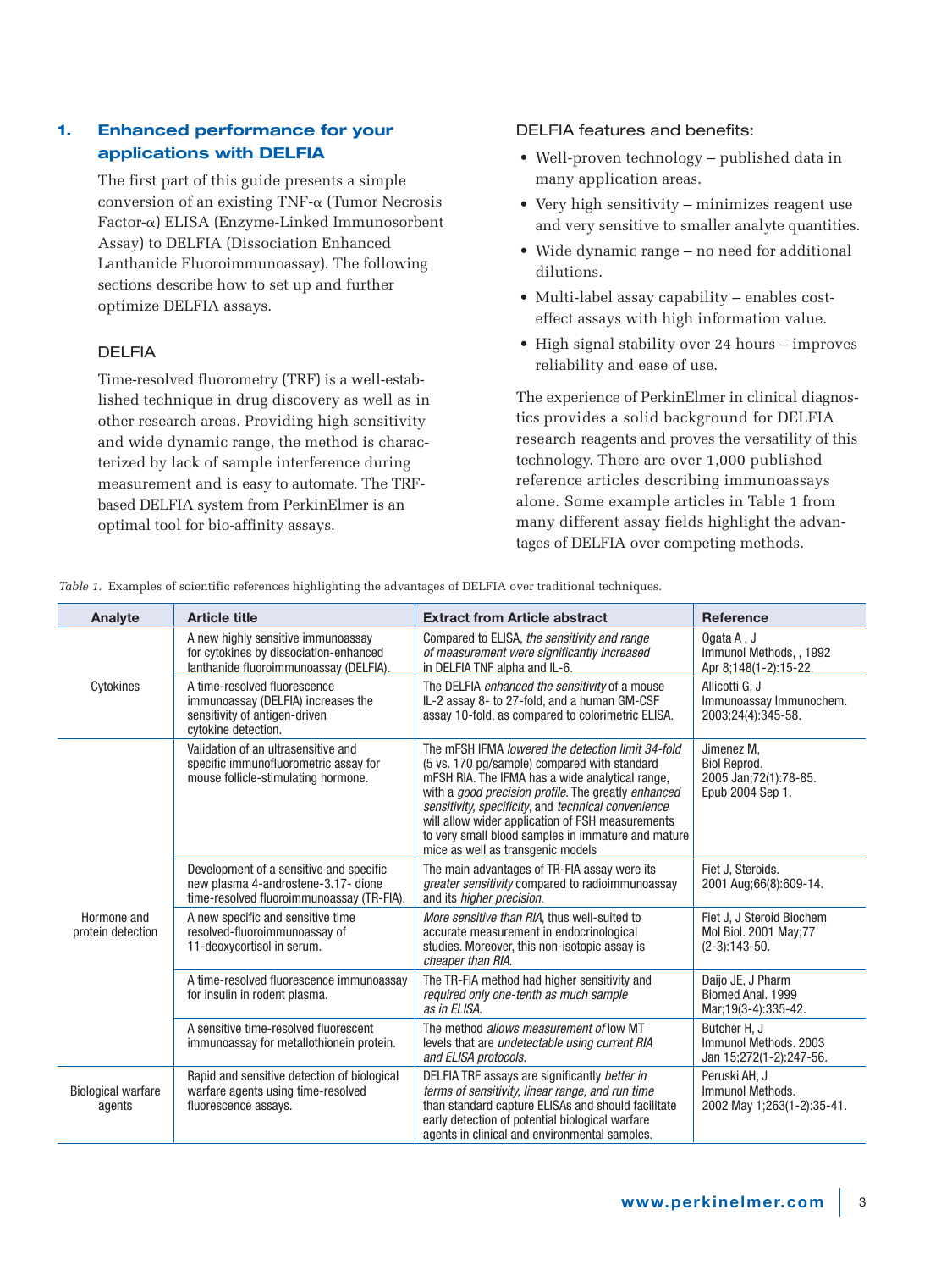# **2. Converting ELISA assays to DELFIA**

As shown in Table 2, the steps in a DELFIA assay are very similar to those in an ELISA assay. But the DELFIA format offers excellent sensitivity over a wider dynamic range  $(1 - 10,000 \text{ pg/ml})$ , eliminating the need to use multiple ELISA kits

to span a wide concentration range. This section demonstrates a straightforward conversion of an ELISA TNF- $\alpha$  assay to the DELFIA format. Conversion of other assays can be adapted from this example by referring to Table 3, which provides a specific recipe for the TNF- $\alpha$  assay.

|  |  | Table 2. Principles of ELISA and DELFIA TNF- $\alpha$ immunoassays |
|--|--|--------------------------------------------------------------------|
|  |  |                                                                    |

|                      | <b>ELISA</b>                                                                                                                                                                                                                                                                                                                                                                                                                | <b>DELFIA</b>                                                                                                                                                                      |
|----------------------|-----------------------------------------------------------------------------------------------------------------------------------------------------------------------------------------------------------------------------------------------------------------------------------------------------------------------------------------------------------------------------------------------------------------------------|------------------------------------------------------------------------------------------------------------------------------------------------------------------------------------|
| Assay schematic      | <b>HRP</b><br>treptavidin<br>$NF-0$<br>Capture antibody                                                                                                                                                                                                                                                                                                                                                                     | Eu<br>Streptavidin<br>Capture antibody                                                                                                                                             |
| Assays               | An hTNF- $\alpha$ ELISA assay was<br>performed using a commercial kit<br>(Biosource, part number KHC3012) as<br>directed in the kit insert.                                                                                                                                                                                                                                                                                 | The hTNF- $\alpha$ DELFIA assay used most of the<br>same components, though substituting Eu-SA<br>and some optimized DELFIA buffers<br>(see section 2.1) for SA-HRP.               |
| Principles of assays | Both assays used a monoclonal antibody specific for human tumor necrosis factor alpha<br>$(hTNF-\alpha)$ coated in microplate wells. Samples, including calibration standards of known<br>concentration of hTNF- $\alpha$ , are added to these wells, followed by a biotinylated<br>monoclonal antibody to bind to the hTNF- $\alpha$ antigen. A four-member sandwich forms<br>upon the addition of the detection molecule. |                                                                                                                                                                                    |
| Detection molecule   | Streptavidin-Peroxidase (SA-HRP)                                                                                                                                                                                                                                                                                                                                                                                            | Europium - Streptavidin (Eu-SA)                                                                                                                                                    |
| Signal development   | During the substrate solution incubation,<br>a yellow color forms in the presence of HRP.<br>The enzymatic reaction must<br>be stopped after 30 min.                                                                                                                                                                                                                                                                        | In the Enhancement Solution, non-fluorescent<br>DELFIA chelates are converted to stable<br>fluorescent chelates, developing a signal in<br>5 minutes that is stable up to 8 hours. |
| Measurement          | Absorbance was measured with a<br>VICTOR™ at 450 nm using a factory-set<br>absorbance protocol.                                                                                                                                                                                                                                                                                                                             | Time-resolved fluorescence was measured<br>with a VICTOR using the factory-set<br>DELFIA Europium protocol<br>(excitation at 340 and emission at 615 nm).                          |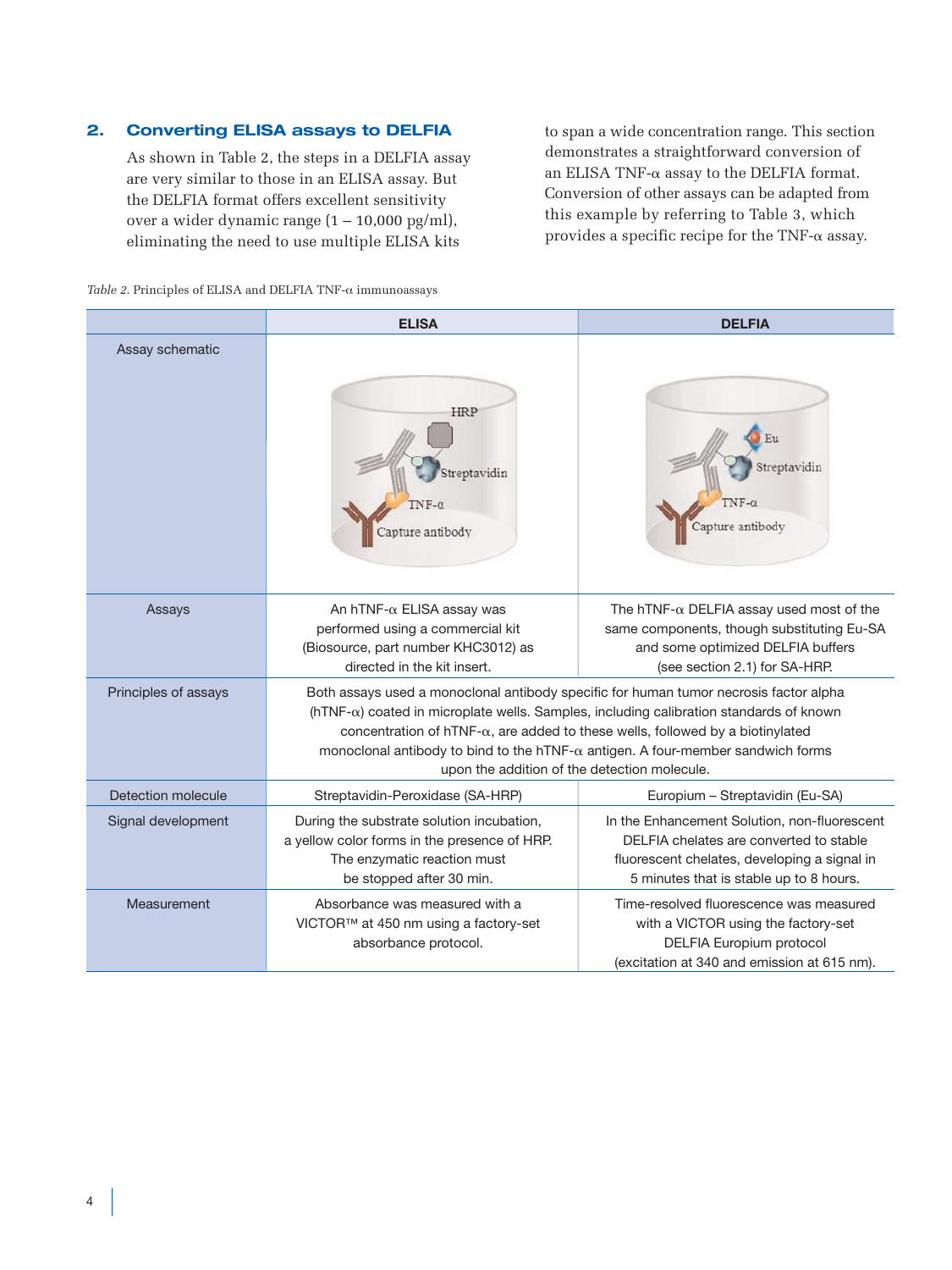*Table 3.* Comparison of ELISA and DELFIA assay steps.

|    | <b>Step</b>                                         | <b>ELISA</b>                                                | <b>DELFIA</b>                                                           |  |  |  |
|----|-----------------------------------------------------|-------------------------------------------------------------|-------------------------------------------------------------------------|--|--|--|
|    | Add standards and samples<br>onto coated microplate |                                                             | 50 µl incubation buffer and 100 µl calibration standards<br>and samples |  |  |  |
| 2  | Incubate                                            | 2 hours (slow shaking) at RT                                |                                                                         |  |  |  |
| 3  | Wash                                                | 4 wash cycles                                               |                                                                         |  |  |  |
| 4  | Add a biotinylated component                        | 100 µl of antigen specific biotinylated antibody            |                                                                         |  |  |  |
| 5  | Incubate                                            |                                                             | 1 hour (slow shaking) at RT                                             |  |  |  |
| 6  | Wash                                                | 4 wash cycles                                               |                                                                         |  |  |  |
| 7  | Add a tracer                                        | Add 100 µl Streptavidin-Horse<br>Radish Peroxidase (SA-HRP) | Add 100 µl Europium-Streptavidin<br>(Eu-SA) (100 ng/ml) in assay buffer |  |  |  |
| 8  | Incubate                                            | 30 minutes (slow shaking) at RT                             |                                                                         |  |  |  |
| 9  | Wash                                                | 6 wash cycles                                               |                                                                         |  |  |  |
| 10 | Add a detection solution                            | 100 µl of substrate                                         | 200 µl Enhancement Solution                                             |  |  |  |
| 11 | Incubate                                            | 30 min at RT in the dark                                    | 5 min slow shake at RT                                                  |  |  |  |
| 12 | Stop the enzyme reaction                            | 100 µl Stop solution                                        |                                                                         |  |  |  |
| 13 | Measure                                             | Absorbance at 450 nm (within two hours)                     | TR-fluorescence at 615 nm                                               |  |  |  |

# 2.1 Materials and methods

### **Materials**

- $\bullet$  ELISA TNF- $\alpha$  kit (Biosource, cat. no. KHC3012)
- DELFIA Eu (europium) labeled streptavidin (Eu-streptavidin ) (PerkinElmer cat. no. 1244-360)
- DELFIA Assay buffer (PerkinElmer cat. no. 1244-111)
- DELFIA Enhancement Solution (PerkinElmer cat. no. 1244-104)
- DELFIA Wash solution (PerkinElmer cat. no. 1244-114)
- TNF- $\alpha$  antigen (PeproTech EC, Cat. #300-01A)
- DELFIA-compatible microplate (See PerkinElmer's Microplate overview guide 007097\_01)

# Instruments

- Time-resolved fluorometer e.g. PerkinElmer 1420 VICTOR or 2102 EnVision™
- Automatic shaker e.g. PerkinElmer DELFIA Plateshake (1296-001/002 or 1296-003/004).
- Automatic washer e.g. PerkinElmer DELFIA Platewash (1296-026).

# **Methods**

- The two assays were done in parallel as presented in Table 3.
- DELFIA Wash Solution and DELFIA Assay Buffer were used instead of equivalent ones in ELISA.
- All the ELISA component dilutions (except the  $\text{TNF-}\alpha$  calibration standard) were done according to the kit instructions.
- The ELISA kit recommends a range of calibration standards from 15.6 pg/ml to 1000 pg/ml. However, to obtain a wider assay range, the first dilution (2000 pg/ml) of TNF- $\alpha$  was spiked with 191  $\mu$ l of TNF- $\alpha$  antigen diluted to 0.1 µl/ml with 1% TSA-BSA, raising the concentration to 20,000 pg/ml. This was diluted 1:2 providing a final calibration point of 10,000 pg/ml. Other calibration standards diluted with the buffer provided with the ELISA kit were 4641, 1000, 500, 125, 62.5, 31.2, 15.6, and 0 pg/ml.
- Eu-SA was diluted to 100 ng/ml with DELFIA Assay buffer.
- DELFIA Wash Concentrate (25x) was diluted 25-fold by adding distilled water to give a buffered wash solution (pH 7.8).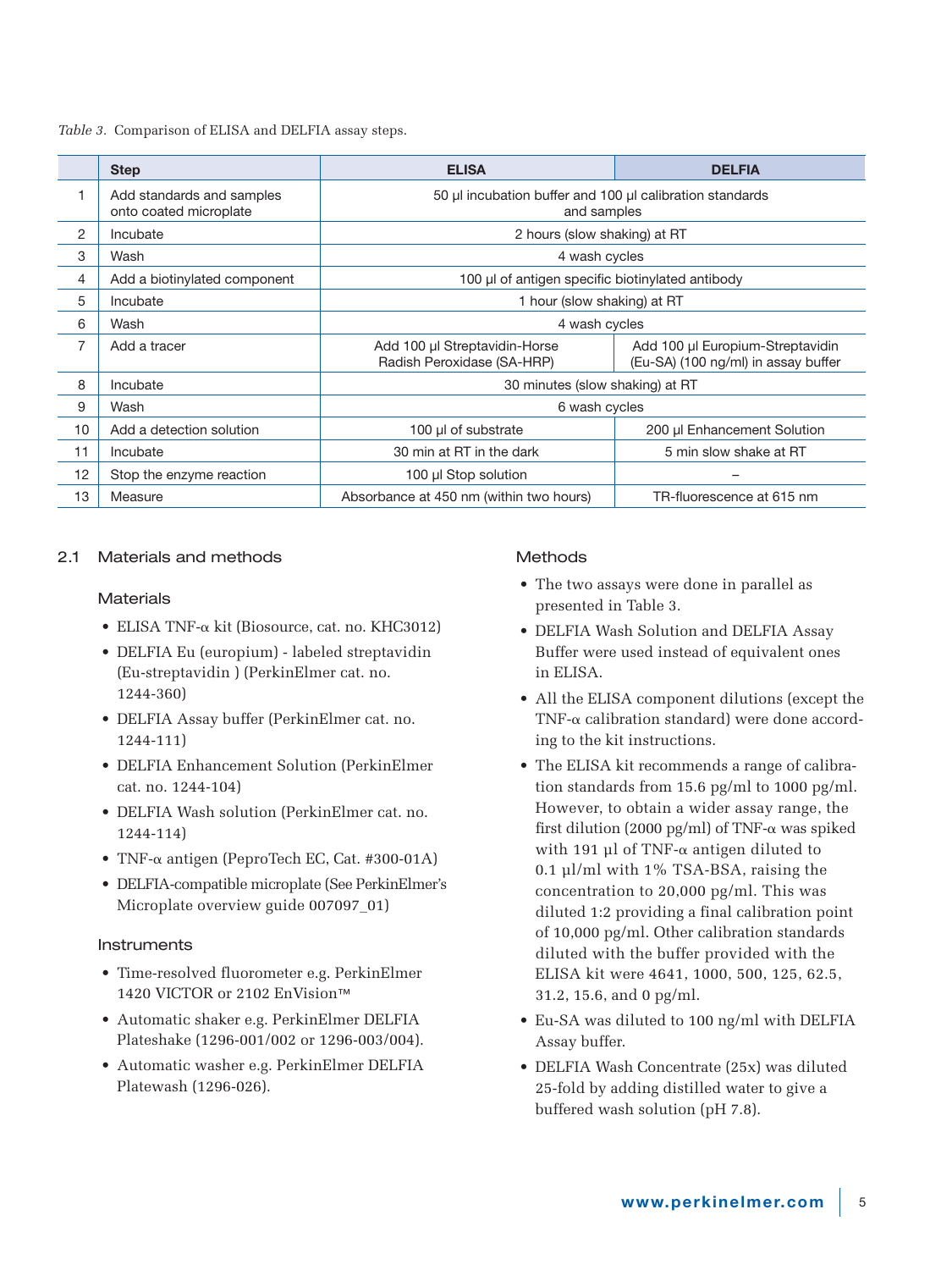#### 2.2 Results and discussion

Using two replicates, background values from the blank calibration standard were subtracted from the average counts (DELFIA) and absorbance values (ELISA). These corrected values are plotted in Figure 1 against standard concentration on a log-log scale with a best line fit provided by GraphPad Prism (GraphPad Software, Inc.)

As shown, the TNF- $\alpha$  ELISA assay was successfully converted to an equivalent DELFIA assay; in fact, even without parameter optimization, the DELFIA assay displays substantially wider dynamic range. The DELFIA assay accommodated very high TNF- $\alpha$  concentrations without additional dilutions while the ELISA signal saturated after 1000 pg/ml. At the other end, the sensitivity of the TNF- $\alpha$  DELFIA assay (15 pg/ml) was at least equivalent to the sensitivity obtained with the commercial ELISA kit. With the optimization steps taught in the following sections, the sensitivity of the DELFIA assay was improved to 0.4 pg/mL and dynamic range extended to span 1 – 100,000 pg/mL. This enhanced sensitivity could be used to detect smaller concentrations of analyte or to minimize reaction volumes to reduce reagent costs.

The DELFIA signal develops quickly and is stable over long periods of time, providing flexibility in work flow planning. In contrast, in ELISA assays, the color-producing reaction requires the addition

of stop solution followed by measurement within 30 min. Enzyme-based assays are also sensitive to sample contamination since both horse radish peroxidase (HRP) and alkaline phosphatase (AP) enzymes are commonly found in biological samples. Some improvements in sensitivity and dynamic range over chromogenic ELISA assays are provided by the chemiluminescent immunoassay (CLIA). However CLIA assays also suffer from poor signal stability arising from their enzymatic approach. In contrast to ELISA, DELFIA technology also enables multiplexing assays using four different chelates (see 3.6.1). Table 4 succinctly summarizes the three approaches.



*Figure 1*. Comparison of TNF-α DELFIA (left y-axis) and ELISA (right y-axis) standard curves.

| <i>Table 4.</i> A comparison of DELFIA to colorimetric and chemiluminescent ELISA assays. |  |
|-------------------------------------------------------------------------------------------|--|
|-------------------------------------------------------------------------------------------|--|

| Aspect             | <b>DELFIA</b> | <b>ELISA Colorimetric</b> | <b>ELISA Chemiluminescence</b> |
|--------------------|---------------|---------------------------|--------------------------------|
| Dynamic range      | Over 4 logs   | $<$ 3 logs                | $<$ 4 logs                     |
| Sensitivity        | Very good     | good                      | Very good                      |
| Signal stability   | 8 h           | 0.5h                      | 0.5h                           |
| Temperature        | Dependent     | Very dependent            | Dependent                      |
| Assay time         | < 2.5 h       | $>$ 3.5 h                 | $>$ 3 h                        |
| Sample consumption | Very small    | High                      | Small                          |
| Multiplexing       | Yes           | No                        | No                             |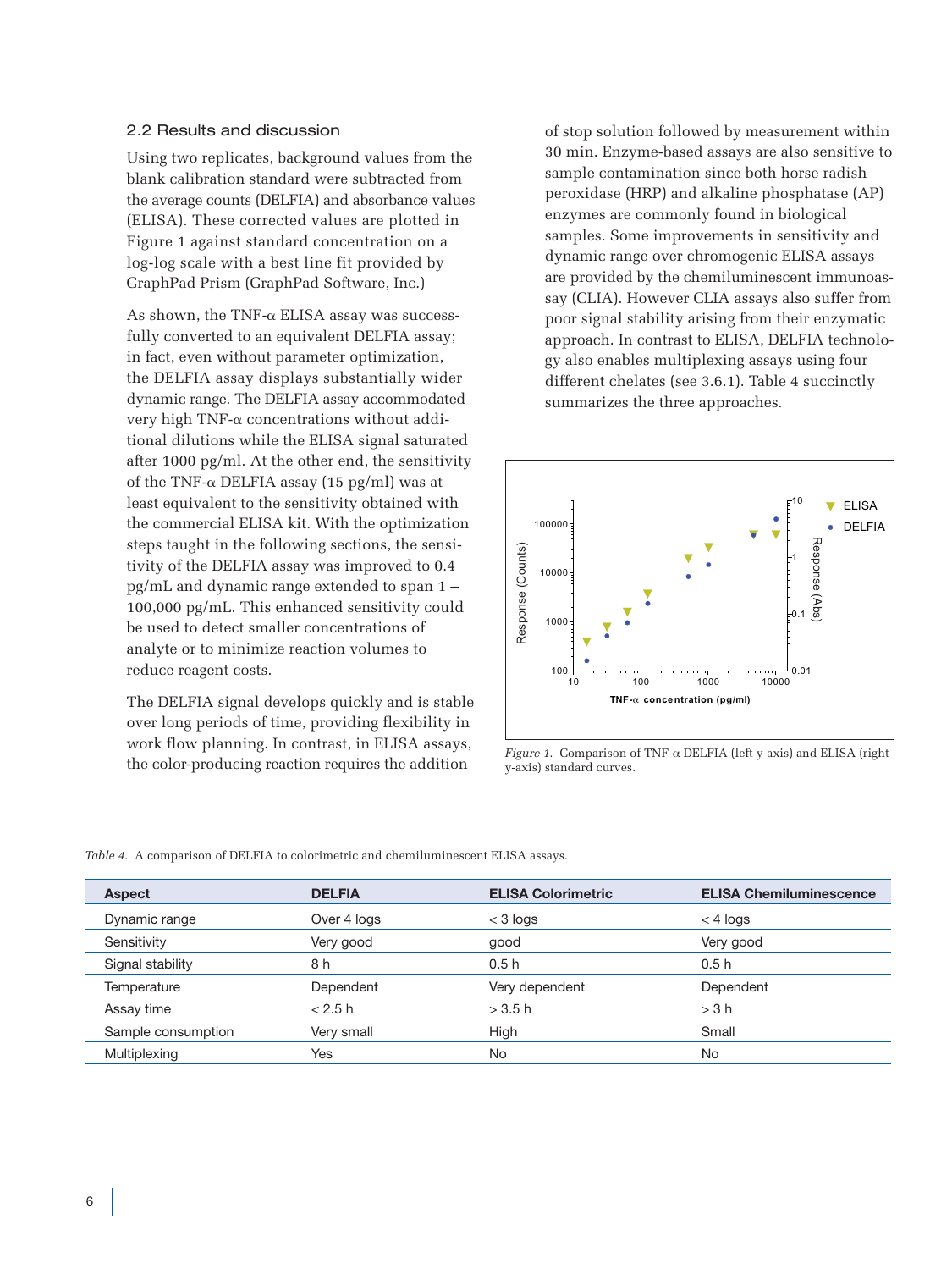# **3. Optimizing DELFIA assays**

This chapter provides both additional theory and practical examples of DELFIA assays that demonstrate the better sensitivity, reproducibility and stability of the assay. The TNF- $\alpha$  immunoassay is used as a specific and typical example to show how different assay designs (see Figure 2) influence the outcome of the assay. As in all immunoassays, several parameters for each design need to be optimized.

#### 3.1 Microplates

Minimizing the background fluorescence of the microplate containing the assay through careful selection of the plastic material is critical to achieving high sensitivity and good precision. PerkinElmer provides microplates designed and tested for DELFIA assays (See *PerkinElmer Microplates: A Complete Overview*, 007097\_01) in both solid and strip formats. The DELFIA technology is extremely flexible and suited to both 96-well and 384-well coated and uncoated

plate formats as well as filter assays. The DELFIA  $TNF$ - $\alpha$  assays described here were carried out in 96-well format, but the 384-well plate would work as well. When using antibodies with limited availability, DELFIA Streptavidin-coated 384-well plates (CC11-H10) may be the best format as they require less antibody than do directly coated plates. They are based on our proven low fluorescence background plates and all coating procedures are tested and optimized to give high sensitivity and good precision in DELFIA assays.

The converted DELFIA assay was performed with microplate strips provided with ELISA kit, causing a high assay background signal (1300- 1700 counts) and compromising the sensitivity of the assay. The background of the plate can easily be measured with a plain plate containing no coating, buffer, or Enhancement Solution. This should give less than 500 and preferably less than 200 counts with VICTOR and EnVision (100 flashes).



*Figure 2*. Different DELFIA TNF-α immunoassay designs. The first schematic on the left (A) shows the assay performed in chapter 2.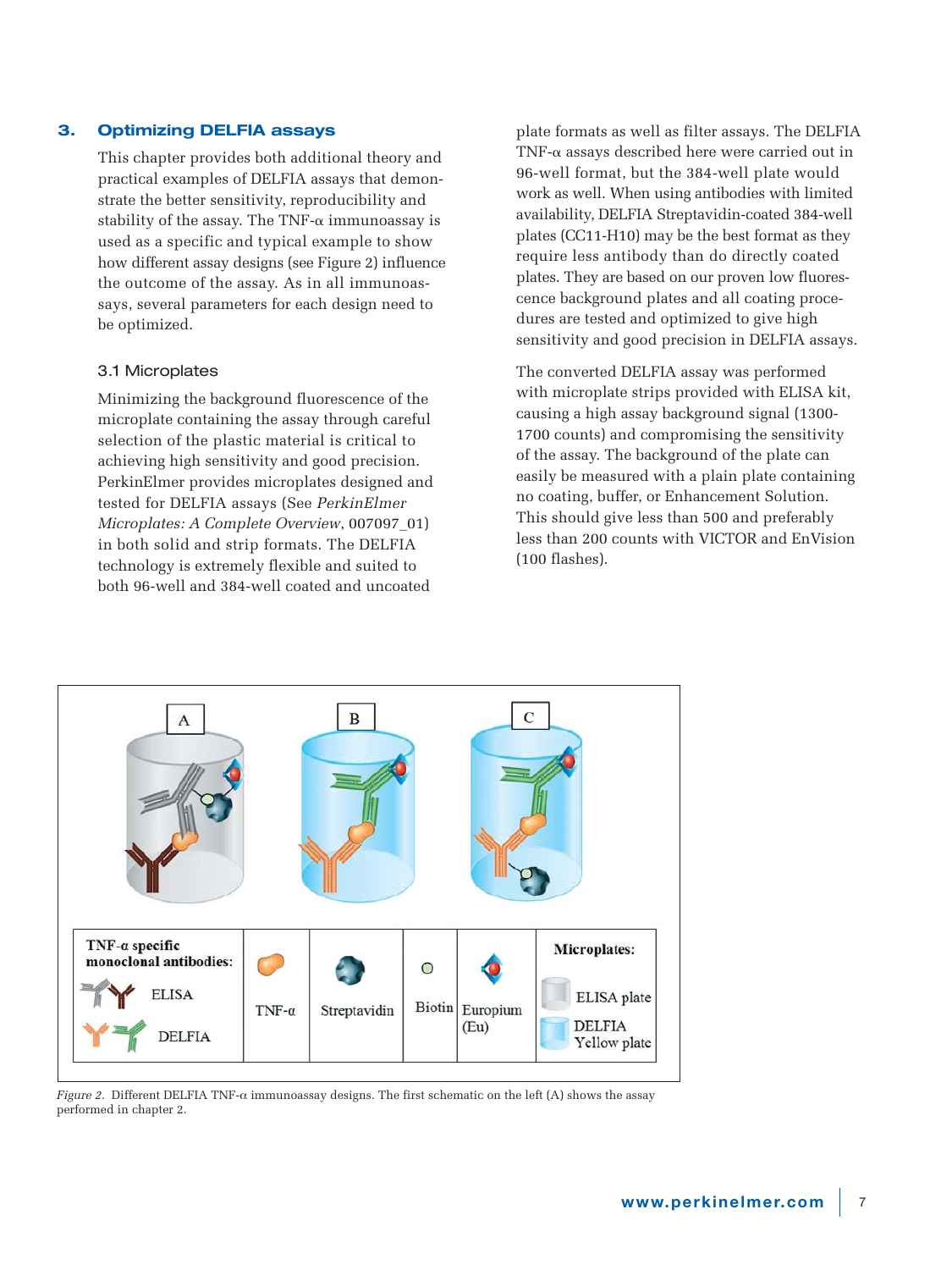# 3.2 Capture antibody

# 3.2.1 Immobilizing the capture antibody

Capture antibodies can be immobilized to a solid surface directly or indirectly. In direct immobilization, the monoclonal antibody specific for an antigen is bound onto a solid surface through non-covalent bonds (see Figure 2, A and B). Indirect immobilization uses a secondary antibody coating or Streptavidin-coated plates with biotinylated biomolecules; e.g. peptides, proteins, antibodies and haptens (see Figure 2, C). Indirect coating reduces the cost of the immobilized antibody and thus many DELFIA assays are based on Streptavidin-coated plates. This approach was optimized below to enhance the sensitivity of the TNF- $\alpha$  assay.

*Table 5*. Protocols and components used to evaluate different capture and detection antibody pairs for optimization of the DELFIA TNF-α assay. All part numbers are PerkinElmer unless otherwise noted.

| <b>Plates</b>                                    | Indirect coatings: DELFIA streptavidin coated yellow strip plates (AAAND-0005) Direct antibody coatings:<br>uncoated DELFIA yellow plate (AAAND-0001)                                                                                                                                                                                                                                                                                                                                                                                                                                                                                                                                      |                                                                                                                                                                                                                                                                                                                                                                                                                                                                                                                                                                                                                  |  |  |  |  |
|--------------------------------------------------|--------------------------------------------------------------------------------------------------------------------------------------------------------------------------------------------------------------------------------------------------------------------------------------------------------------------------------------------------------------------------------------------------------------------------------------------------------------------------------------------------------------------------------------------------------------------------------------------------------------------------------------------------------------------------------------------|------------------------------------------------------------------------------------------------------------------------------------------------------------------------------------------------------------------------------------------------------------------------------------------------------------------------------------------------------------------------------------------------------------------------------------------------------------------------------------------------------------------------------------------------------------------------------------------------------------------|--|--|--|--|
| <b>Biotinylation of</b><br>capture<br>antibodies | The labeling protocol:<br>Label:<br>Label excess:<br>pH:<br>Buffer:<br>Incubation time:<br>Incubation temperature:<br>MAb concentration during labeling:<br>Purification:                                                                                                                                                                                                                                                                                                                                                                                                                                                                                                                  | Required $TNF-\alpha$ antibodies (used with streptavidin coated plates) were labeled with Biotin-NHS.<br><b>Biotin-NHS</b><br>15x<br>9.3<br>0.1 mol/L sodium carbonate<br>2 h<br>on ice<br>$1.5 \text{ mg/ml}$<br>NAP-5 and NAP-10 gel filtration                                                                                                                                                                                                                                                                                                                                                                |  |  |  |  |
| <b>Tracer</b>                                    | protocol aiming to a labeling degree of 7-8 Eu/lgG.<br>Label:<br>Chelate excess:<br>pH:<br>Buffer:<br>Incubation time:<br>Incubation temperature:<br>MAb concentration:<br>Purification:                                                                                                                                                                                                                                                                                                                                                                                                                                                                                                   | Antibodies specific for TNF- $\alpha$ were directly labeled with Eu-DTPA-ITC (AD0021). Labeling or label<br>concentration in the assay was not optimized. The labeling was performed using the following labeling<br>Eu-DTPA-ITC (AD0021)<br>250x<br>9.3<br>0.1 mol/L sodium carbonate<br>overnight<br>$+4^{\circ}C$<br>$1.2 \text{ mg/mL}$<br>Superdex 200 HR10/30 LPLC gel filtration                                                                                                                                                                                                                          |  |  |  |  |
| <b>Calibration</b><br>standards                  | (hTSH Ultra Assay Buffer).                                                                                                                                                                                                                                                                                                                                                                                                                                                                                                                                                                                                                                                                 | The TNF- $\alpha$ calibration standard was diluted in human male serum and the reaction buffer                                                                                                                                                                                                                                                                                                                                                                                                                                                                                                                   |  |  |  |  |
| Direct coating<br>protocol                       | 2. Incubate 20 h at room temperature                                                                                                                                                                                                                                                                                                                                                                                                                                                                                                                                                                                                                                                       | 1. Treat the wells with 1 $\mu$ g/100 $\mu$ l ml of antibody preparation in 0.2 M NaH2PO4 buffer<br>3. Incubate 5 min RT with saline solution (16 µl HCl/10 ml H2O), Wash three times.<br>4. Saturate wells* with saturation buffer and incubate overnight (50 mM NaH2PO4, 6% trehalose,<br>0.1% BSA-TSA, 0.1% Germal II). Aspirate the saturation solution and store strips humid at 4 °C until used.<br>* It is critical to avoid heavy metal contamination in the reagents, particularly, bovine serum albumin<br>(BSA) or gelatine used for saturation of the plates. Use only purified BSA (e.g. CR84-100). |  |  |  |  |
| The assay<br>protocols                           | For streptavidin-coated plates:<br>1. add 50 µl of serum, plasma, cells or supernatant including TNF- $\alpha$<br>3. incubate 2 h at RT with slow shaking<br>4. wash 4 x with DELFIA wash solution with DELFIA plate wash<br>5. add 100 µl DELFIA Inducer<br>6. incubate 15 min at RT slow shaking<br>7. measure with VICTOR<br>For direct-coated plates:<br>1. add 50 µl of serum, plasma, cells or supernatant including TNF- $\alpha$<br>2. add 50 µl Eu-labeled TNF- $\alpha$ antibody (100 ng/well)<br>3. incubate 2 h at RT slow shaking<br>4. wash 4 x with DELFIA wash solution<br>5. add 100 µl DELFIA Inducer<br>6. incubate 15 min at RT slow shaking<br>7. measure with VICTOR | 2. add 50 µl biotinylated TNF-alpha antibody (200 ng/well) + Eu-labeled TNF- $\alpha$ antibody (100 ng/well)                                                                                                                                                                                                                                                                                                                                                                                                                                                                                                     |  |  |  |  |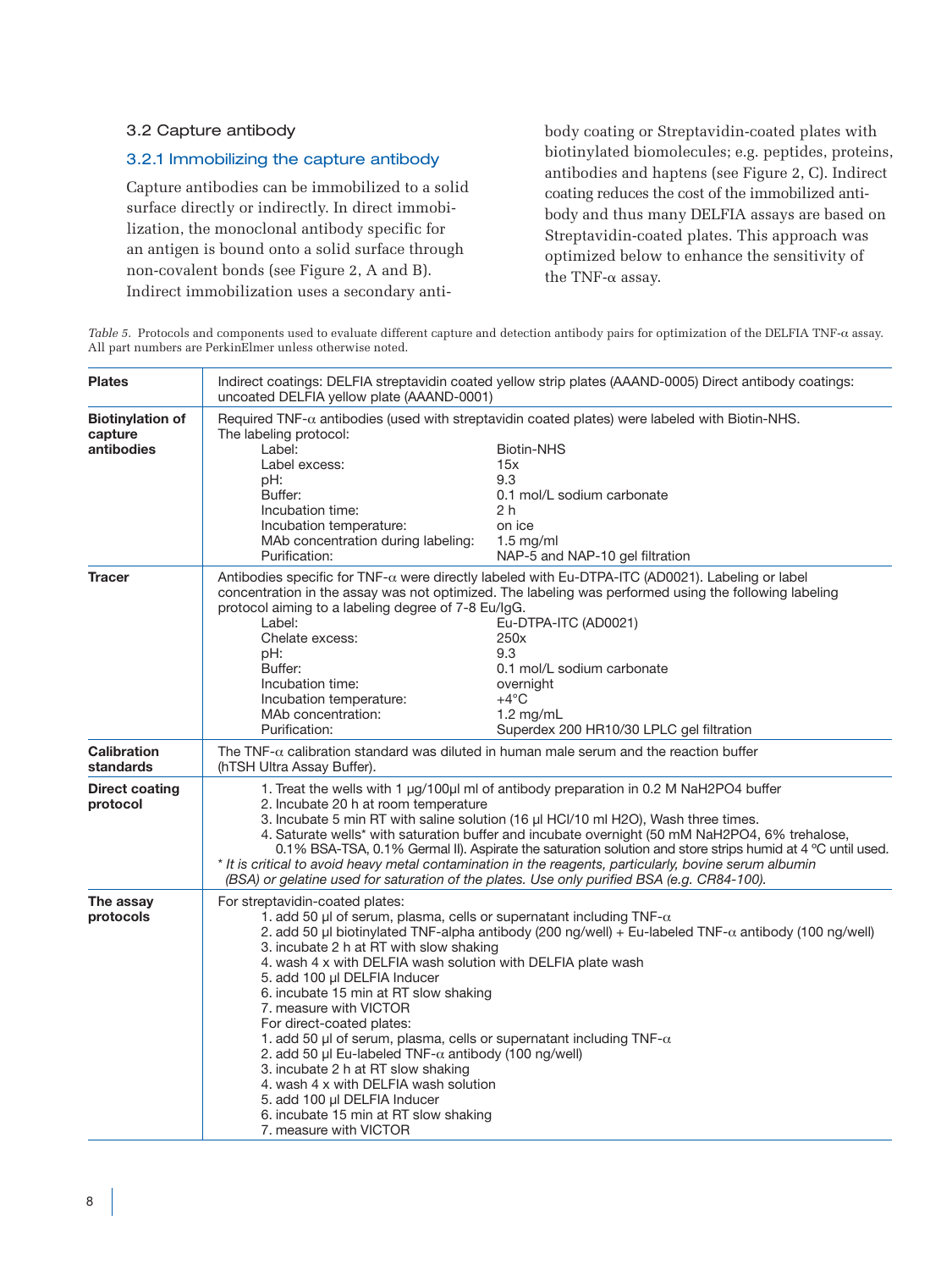### 3.2.2 Selecting the capture antibody

Because the choice of the capture and detection antibody pair greatly influences ultimate assay performance, the suitability of different monoclonal antibody pairs for DELFIA TNF- $\alpha$  were tested. All antibody pairs evaluated proved functional. Capture antibodies were immobilized in microplates both directly and indirectly. Though the composition of the coating solution affects antibody immobilization and should be optimized (pH, saturation protein, etc.), a general coating protocol for DELFIA, shown in Table 5 along with the full assay protocol, was used without optimization.

As shown in Table 6, the sensitivity of the TNF- $\alpha$ DELFIA is typically better than 1 pg/ml and can be further improved by careful optimization of conditions (label concentration, for example). Typically, the total signal and sensitivity is better using plates directly coated with antibody rather than with streptavidin. However, antibody consumption is significantly higher in direct coating (e.g. 1 µg of an antibody / well) than in indirect coating (e.g. 200 ng of biotinylated antibody / well) and coating plates with secondary antibody or streptavidin may often be the only viable option due to cost or limited availability of a specific antibody.

| Antibody pair |                     |                     | <b>Counts (calibration standard 1000)</b> |                   | Sensitivity (pg/ml) |             |
|---------------|---------------------|---------------------|-------------------------------------------|-------------------|---------------------|-------------|
|               | Coated              | Labeled             | <b>Direct coating</b>                     | <b>SA-coating</b> | Direct coating*     | SA-coating* |
|               | AHC3912 (Biosource) | 610 (R & D)         | 61 844                                    | 40 173            | 0.5                 | 0.4         |
|               | 610 (R & D)         | AHC3912 (Biosource) | 75 487                                    | 52 337            | 0.4                 | 1.0         |
|               | M303E (Pierce)      | F6C5 (HyTest)       | 85 427                                    | 37 844            | 0.5                 | 1.4         |
|               | F6C5 (HyTest)       | CH8810 (Anogen)     | 58 045                                    | 37 629            | 1.6                 | 2.4         |

*Table 6.* Signal and sensitivity\* of TNF- $\alpha$  assays with different antibody pairs and coating protocols.

\* The sensitivity was calculated using the following equation:

Detection limit cut-off (counts) = Assay background +  $2*$ standard deviation (background)

*Table 7*. Measurement data obtained with the antibody pair AHC3912 + 610 (direct coating).

| TNF- $\alpha$ pg/ml | <b>Mean Counts</b> | $CV\%$ | Specific signal* | $S/B***$ |
|---------------------|--------------------|--------|------------------|----------|
| 0                   | 551                | 2.6    |                  |          |
| 3                   | 732                | 1.5    | 181              | 1.3      |
| 10                  | 1158               | 5.1    | 607              | 2.1      |
| 30                  | 2375               | 0.0    | 1824             | 4.3      |
| 50                  | 3604               | 1.7    | 3053             | 6.5      |
| 100                 | 6788               | 0.7    | 6236             | 12.3     |
| 500                 | 31079              | 6.1    | 30527            | 56.4     |
| 1000                | 61844              | 4.5    | 61293            | 112.2    |
| 10000               | 592997             | 1.8    | 592445           | 1075.9   |

Specific signal is calculated by subtracting background (0) counts from results

Signal to background (S/B) is obtained by dividing the counts by the 0-calibration standard counts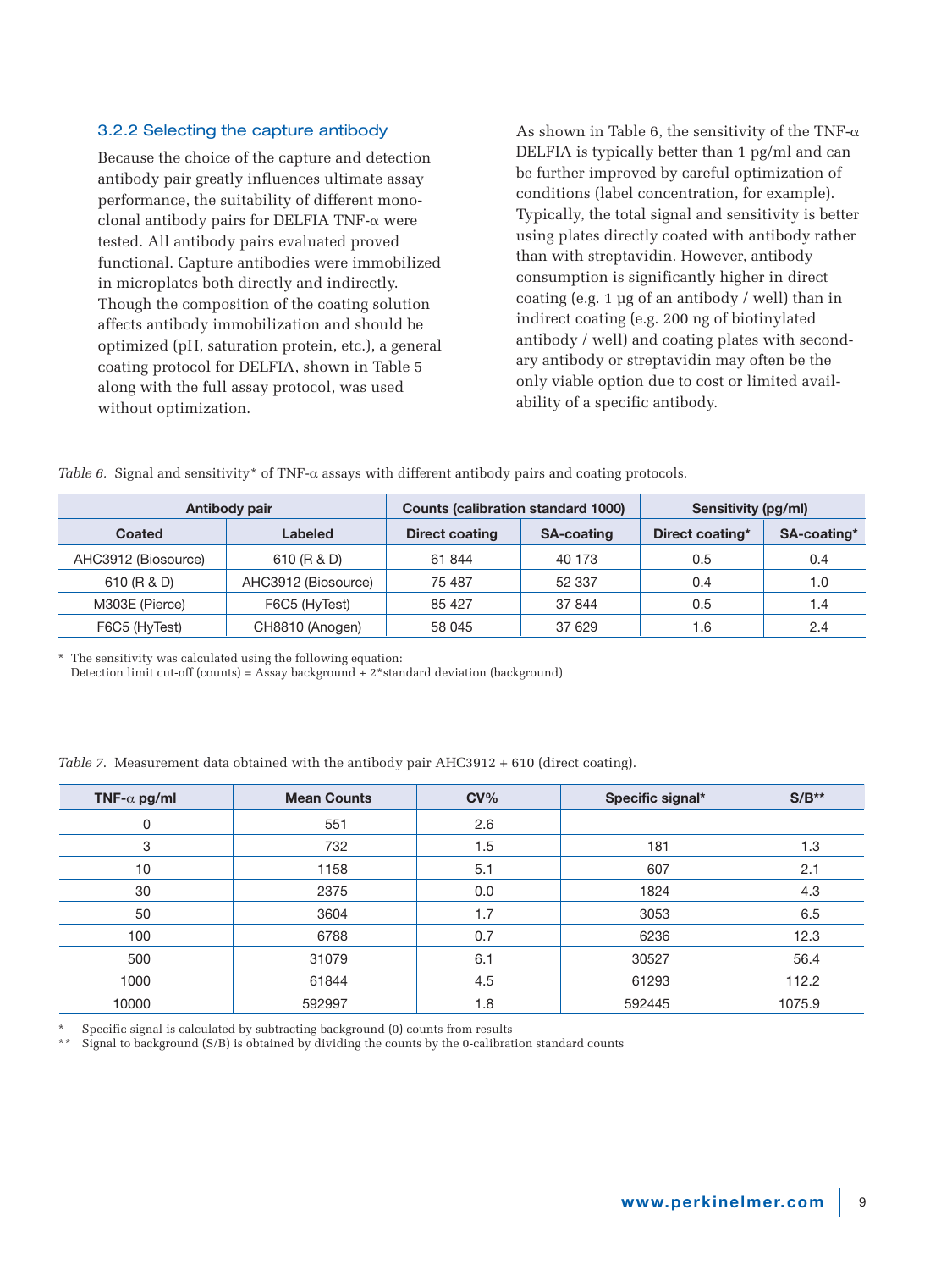# 3.2.3 Optimizing the amount of capture antibody

After selecting the plate, coating method, and antibody pair, the concentrations for the reaction components need to be adjusted. In the example shown in Figure 3 and Table 8, the effect of different Bio-Mab (Ab5) concentrations was tested with the protocol described in Table 5 using 100 ng per well of Eu-labeled Mab (F6C5). The calibration standards were diluted in human male serum.



*Figure 3*. Calibration curves of the DELFIA TNF-α assay for different concentrations of biotinylated TNF-α antibody.

|                     | <b>Concentration of Biotinylated antibody</b> |      |               |      |               |       |               |       |  |  |
|---------------------|-----------------------------------------------|------|---------------|------|---------------|-------|---------------|-------|--|--|
| TNF- $\alpha$ pg/ml | 50 ng/well                                    |      | 100 ng/well   |      | 200 ng/well   |       | 400 ng/well   |       |  |  |
|                     | <b>COUNTS</b>                                 | S/B  | <b>COUNTS</b> | S/B  | <b>COUNTS</b> | S/B   | <b>COUNTS</b> | S/B   |  |  |
| 0                   | 262                                           |      | 318           |      | 268           |       | 298           |       |  |  |
|                     | 296                                           | 1.1  | 301           | 0.9  | 384           | 1.4   | 350           | 1.2   |  |  |
| 10                  | 399                                           | 1.5  | 495           | 1.6  | 649           | 2.4   | 674           | 2.3   |  |  |
| 100                 | 1551                                          | 6    | 2594          | 8    | 3723          | 14    | 3975          | 13    |  |  |
| 1 000               | 12149                                         | 46   | 23332         | 73   | 33809         | 126   | 35615         | 120   |  |  |
| 10 000              | 145969                                        | 557  | 238464        | 750  | 344871        | 1289  | 335370        | 1127  |  |  |
| 50 000              | 760047                                        | 2901 | 1194040       | 3758 | 1495854       | 5592  | 1654447       | 5561  |  |  |
| 100 000             | 1431434                                       | 5463 | 2390947       | 7525 | 3007722       | 11244 | 3252618       | 10933 |  |  |
|                     |                                               |      |               |      |               |       |               |       |  |  |
| Sensitivity(pg/ml)  | $2.5\,$                                       |      | 9.2           |      | 0.5           |       | 0.6           |       |  |  |

*Table 8*. Calibration curves of the DELFIA TNF-α assay for different concentrations of biotinylated TNF-α antibody.

All of the Bio-Mab concentrations tested worked well and the calibration standard curves were linear up to 100,000 pg/ml. The dynamic range of the DELFIA TNF- $α$  assay proved to be 100 times better than that of the commercial ELISA assay (up to 1000 pg/ml). The background of the assays (with no TNF- $\alpha$ ) was approximately 300 counts, independent of the Bio-Mab concentration. The Bio-Mab concentration had a significant contribution to S/B, especially when measuring higher calibration standards in the range of 100 – 100,000 pg/ml. The S/B-values were much lower with 50 ng/well of Bio-Mab than with 200 or 400 ng/well and yet 50 ng/well was sufficient to provide assay linearity up to 100,000 pg/ml.

# 3.3 Tracer

In the simple TNF- $\alpha$  conversion from ELISA to DELFIA presented at the beginning of this Note, Eu-streptavidin (1244-360) was used as a detection molecule because it provides a fast and straightforward way to benefit from the advantages of DELFIA. Eu-streptavidin is intended for use as a generic reagent to detect biotinylated compounds, e.g. antibodies or antigens.

More often immunoassays are performed with directly labeled biomolecules. The direct labeling of the detection antibody with a lanthanide chelate can be performed exploiting PerkinElmer's labeling service or by labeling the molecules in-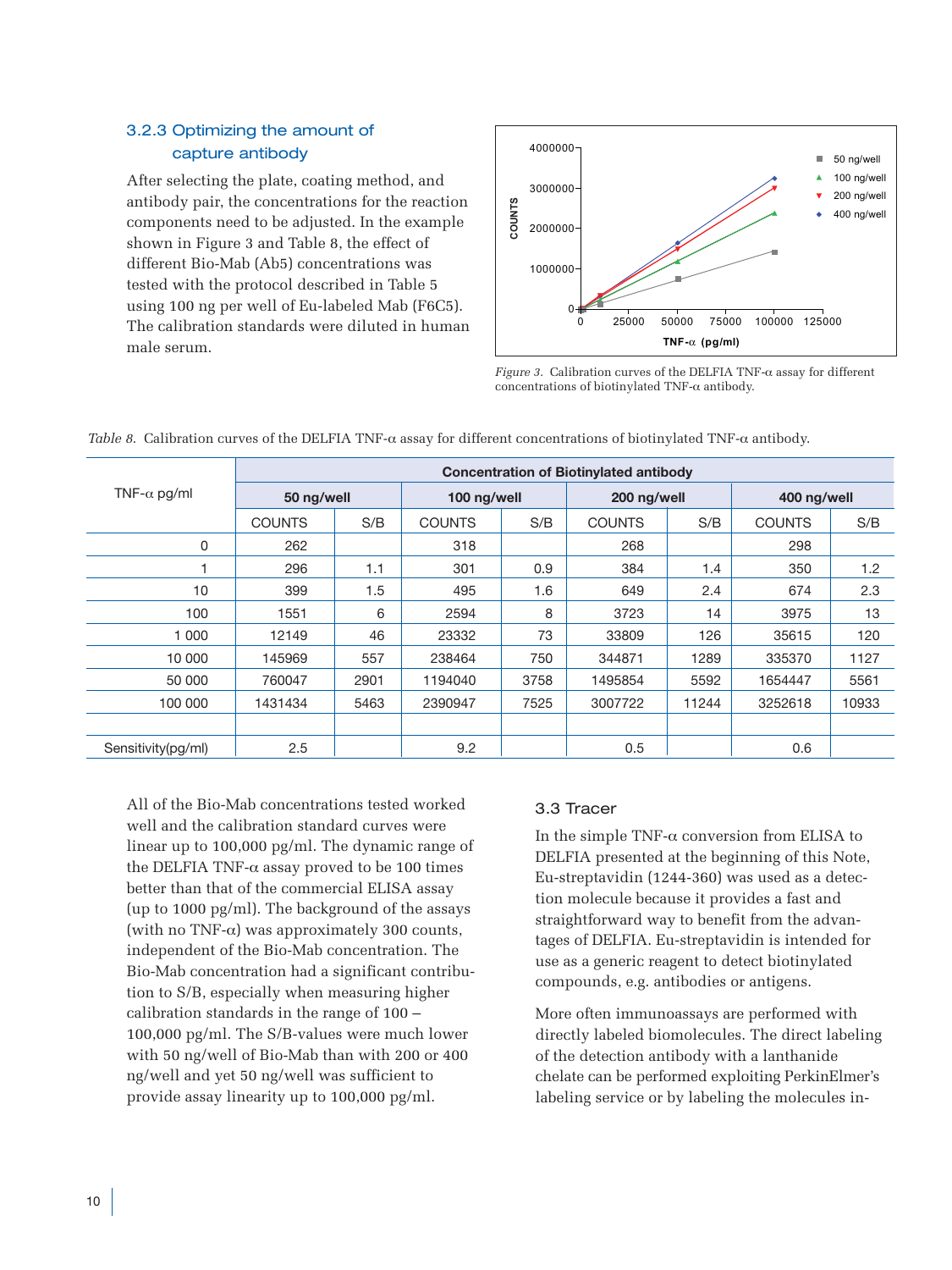house using PerkinElmer's DELFIA labeling kits (e.g. DELFIA Eu-labeling kit 1244-302). For more information on this topic, see brochure 1244-1126, *Applications of time-resolved fluorometry with DELFIA methods*. The labeling procedure is extremely simple providing high labeling yields and stable compounds. Labeling with lanthanides typically has minimal effect on biological activity.

In this work, ITC-activated Eu-DTPA chelate (AD0021) was used for labeling of TNF- $\alpha$  specific antibodies using the protocol presented in Table 5. The DTPA-chelate was chosen in order to provide an assay capable of analyzing EDTA-plasma samples. A labeling kit with N1-chelate is available and is recommended when there is no need to analyze EDTA-plasma samples. Labeling with Eu-N1-ITC chelate is performed exactly as described in Table 5 for Eu-DTPA-ITC chelate.

Ideally, the amount of labeled antibody used should be optimized when developing a DELFIA assay. As a general rule, 25-100 ng/well of labeled antibody is enough for a non-competitive sandwich assay, but the optimal level varies with the purity and affinity of the antibody and the signal level desired. In the TNF- $\alpha$  DELFIA assay presented here, the concentration of the labeled antibody was fixed at 100 ng/well, providing excellent dynamic range and sensitivity without further optimization.

# 3.4 Optimizing assay conditions

The effects on reaction rate of temperature, component concentration, dynamics, and quality of immunoreagents have been investigated in Application Note 1234-976 *How to optimize rapid and simple Immunoassays*. The optimization of other assay conditions are presented here.

#### 3.4.1 Suitable assay buffer

Ready-made DELFIA buffers (1244-106, 1244-111 and 4002-0010) designed to minimize non-specific background are a good starting point for the development of a new DELFIA assay. For more information see DELFIA Buffers Guide (P10978).

When commercial DELFIA assay buffers are not suitable, Tris-HCl-based buffers at neutral or slightly alkaline pH are recommended. Buffers containing chelating agents, e.g. HEPES and phosphate can be used with N1-chelates if the incubation time is short. In cell based assays, the background fluorescence can be decreased by increasing the DTPA concentration to 50 µmol/l or by using 100 µmol/l EDTA in the assay buffer.

#### 3.4.2 Washing

Because lanthanide detection is very sensitive, high background and significant sample-to-sample variation can occur if the plate is not washed adequately. Using a well-maintained automatic plate washer (e.g. DELFIA Platewash, 1296-026) and an optimized wash protocol is thus recommended for optimal results. Since the DELFIA chelates are pH sensitive, buffered solutions like Tris-HCl with detergents are suitable for washing, though DELFIA Wash concentrate (1244-114) is optimized specifically for DELFIA assays. Before the addition of Enhancement Solution, six washing cycles are recommended.

#### 3.4.3 Shaking

Shaking improves assay kinetics significantly and is an important contributor to a successful enhancement step in DELFIA. The time needed for efficient enhancement of lanthanide fluorescence should be separately checked for each shaker model. As an example, the DELFIA Plateshake (1296-003/004) is a general-purpose microplate shaker specially optimized for use with DELFIA kits. Shaking speeds ranging from 100 to 1350 rpm can be manually selected and there are two preset shaking speeds optimized to give best results for DELFIA assays. Overly vigorous shaking should be avoided as it may cause air bubbles which interfere with the measurement. Enhancement times with the Plateshake for different chelates are presented in Table 9.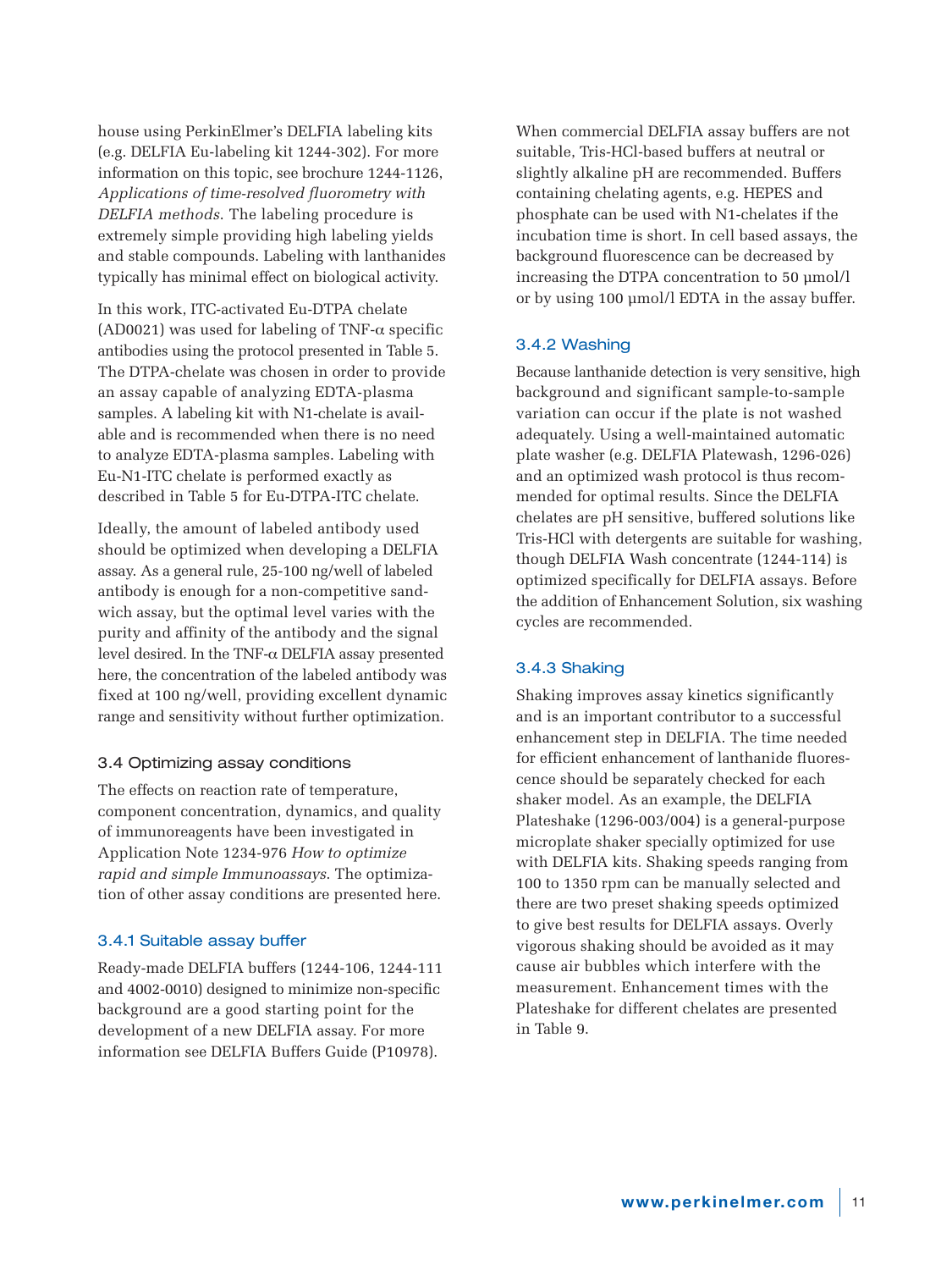|                |                      | <b>DELFIA Enhancement Solution</b> |                      | <b>DELFIA Inducer</b> |
|----------------|----------------------|------------------------------------|----------------------|-----------------------|
| Chelate        | Shaking (slow) (min) | Without shaking (min)              | Shaking (slow) (min) | Without shaking (min) |
| N <sub>1</sub> |                      | 45                                 |                      | 30                    |
| <b>DTPA</b>    | 30                   | 180                                |                      | 30                    |
| W2014          | 45                   | 120                                |                      | 30                    |

*Table 9*. Shaking times for the DELFIA Plateshake to reach 98% of maximum signal.

## 3.5 Sample matrix

The suitability of the assay for measuring different sample matrices was evaluated testing the assay linearity (a cell culture sample) and recovery (serum, heparin and EDTA samples).

Linearity of the TNF- $\alpha$  assay was evaluated with a stimulated cell supernatant sample which was diluted with a cell culture medium RPMI (Figure 4). The assay was performed using biotinylated 610 on a Streptavidin-coated plate with Eulabeled AHC3912. The calibration standards (1 – 100,000) were diluted in RPMI medium.

The DELFIA TNF-α assay linearity was very good and the sensitivity was excellent (0.2 pg/ml). Together with the extremely broad dynamic range



*Figure 4.* The DELFIA TNF- $\alpha$  assay linearity tested with a cell culture sample.

| TNF- $\alpha$ pg/ml | <b>Mean Counts</b> | $CV\%$ | <b>Specific signal</b> | S/B    |
|---------------------|--------------------|--------|------------------------|--------|
| 0                   | 363                | 8.8    |                        |        |
|                     | 634                | 1.2    | 270                    | 1.7    |
| 10                  | 1053               | 9.1    | 690                    | 2.9    |
| 100                 | 5811               | 1.7    | 5447                   | 16.0   |
| 1,000               | 51253              | 4.9    | 50889                  | 141.1  |
| 10,000              | 494540             | 2.9    | 494177                 | 1361.1 |
| 25,000              | 1130044            | 1.0    | 1129680                | 3110.2 |
| 50,000              | 2062236            | 0.1    | 2061872                | 5675.9 |
| 75,000              | 2791579            | 1.8    | 2791216                | 7683.2 |
| 100,000             | 3311597            | 0.4    | 3311234                | 9114.5 |

*Table 10.* Values for the calibration curve of the linearity test.

 $(1 - 100,000)$  the DELFIA TNF- $\alpha$  assay is an excellent method for measuring cell culture samples without any additional dilutions.

The assay recovery was evaluated by adding known concentrations of analyte to the samples.

Untreated serum, heparin and EDTA plasma samples were spiked with different concentrations of TNF- $\alpha$  (500, 100, 20 and 10 pg/ml). The assays were run using an 610 -coated plate and AHC3912-Eu. As shown in Table 11, recoveries were excellent in all of the assays.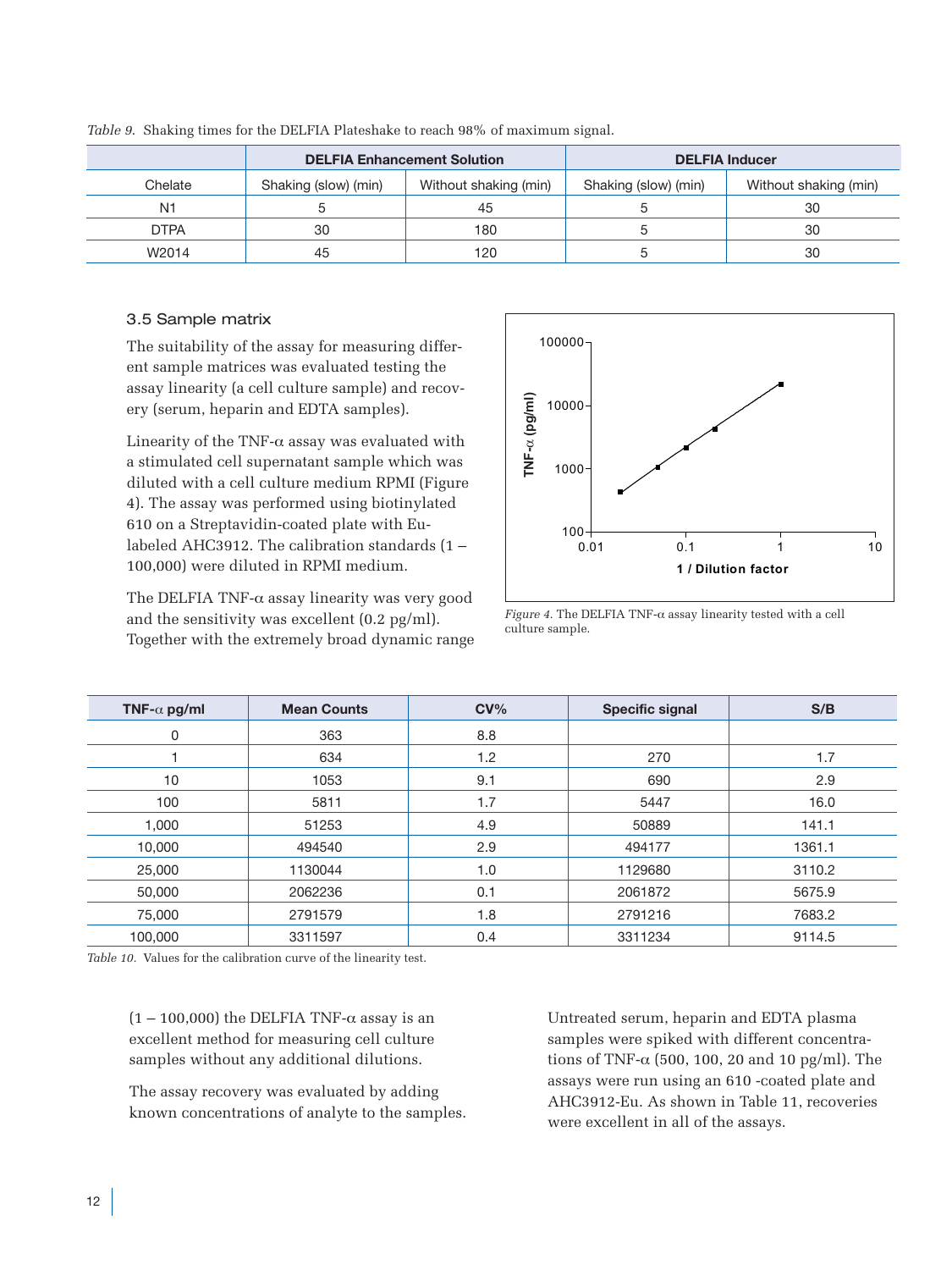*Table 11.* The DELFIA TNF-α assay recovery was tested with untreated serum, heparin and EDTA plasma samples spiked with TNF- $\alpha$  concentration 500, 100, 20 and 10 pg/ml.

| <b>Spiked samples</b>         | TNF- $\alpha$ (pg/ml) | <b>Recovery %</b> |
|-------------------------------|-----------------------|-------------------|
| serum $2 + 500$ pg/ml         | 491.8                 | 97.1              |
| serum $2 + 100$ pg/ml         | 106.9                 | 100.5             |
| serum $2 + 20$ pg/ml          | 26.8                  | 102.0             |
| serum $2 + 10$ pg/ml          | 16.4                  | 100.0             |
| serum 2                       | 6.4                   |                   |
| Heparin plasma 3 + 500 pg/ml  | 509.3                 | 100.4             |
| Heparin plasma 3 + 100 pg/ml  | 107.7                 | 100.3             |
| heparin plasma 3 + 20 pg/ml   | 25.6                  | 91.0              |
| heparin plasma $3 + 10$ pg/ml | 18.6                  | 112.0             |
| heparin plasma 3              | 7.4                   |                   |
| EDTA-plasma $3 + 500$ pg/ml   | 553.6                 | 109.0             |
| EDTA-plasma $3 + 100$ pg/ml   | 107.1                 | 98.5              |
| EDTA-plasma $3 + 20$ pg/ml    | 28.8                  | 101.0             |
| EDTA-plasma $3 + 10$ pg/ml    | 18.0                  | 94.0              |
| EDTA-plasma 3                 | 8.6                   |                   |

## 3.6 Detection

#### 3.6.1 Enhancement

While no optimization of the enhancement step is needed, close adherence to the recommended protocol (see the Dos and Don'ts section below) is critical to the assay's sensitivity.

In DELFIA assays, the native lanthanide chelate is essentially non-fluorescent. However, after the binding reaction is complete the lanthanide fluorescence is developed by the addition of either DELFIA Enhancement Solution or DELFIA Inducer. The lanthanide ions are released into solution at low pH where they rapidly form new, highly fluorescent chelates inside a protective micelle with components of the Enhancement Solution or DELFIA Inducer. The fluorescence of the lanthanide chelate is amplified 1-10 million times by this enhancement step. DELFIA Inducer is used for all DELFIA chelates, while Enhancement Solution is recommended only for N1 chelates (see Table 9).

Multianalyte assays may involve the use of samarium, dysprosium or terbium chelates as secondary, tertiary or quaternary labels. Like europium, samarium requires only DELFIA Enhancement Solution or Inducer to develop its lanthanide fluorescence. Dysprosium and terbium however require an additional secondary addition of DELFIA Enhancer (C 500-100) (See Figure 5).



*Figure 5*. Europium and samarium can be measured by adding Enhancement Solution while dysprosium and terbium require the secondary addition of DELFIA Enhancer.

The speed of the dissociation enhancement process will depend on the original chelate used, the choice of DELFIA Enhancement Solution or DELFIA Inducer, and whether shaking is used (See Table 9). If the plate cannot be measured after finishing the assay it should be stored empty and Enhancement Solution added immediately prior to measurement.

#### 3.6.2 Detection Instruments

Various models of EnVision and VICTOR plate readers are available from PerkinElmer to meet most speed and capacity requirements. When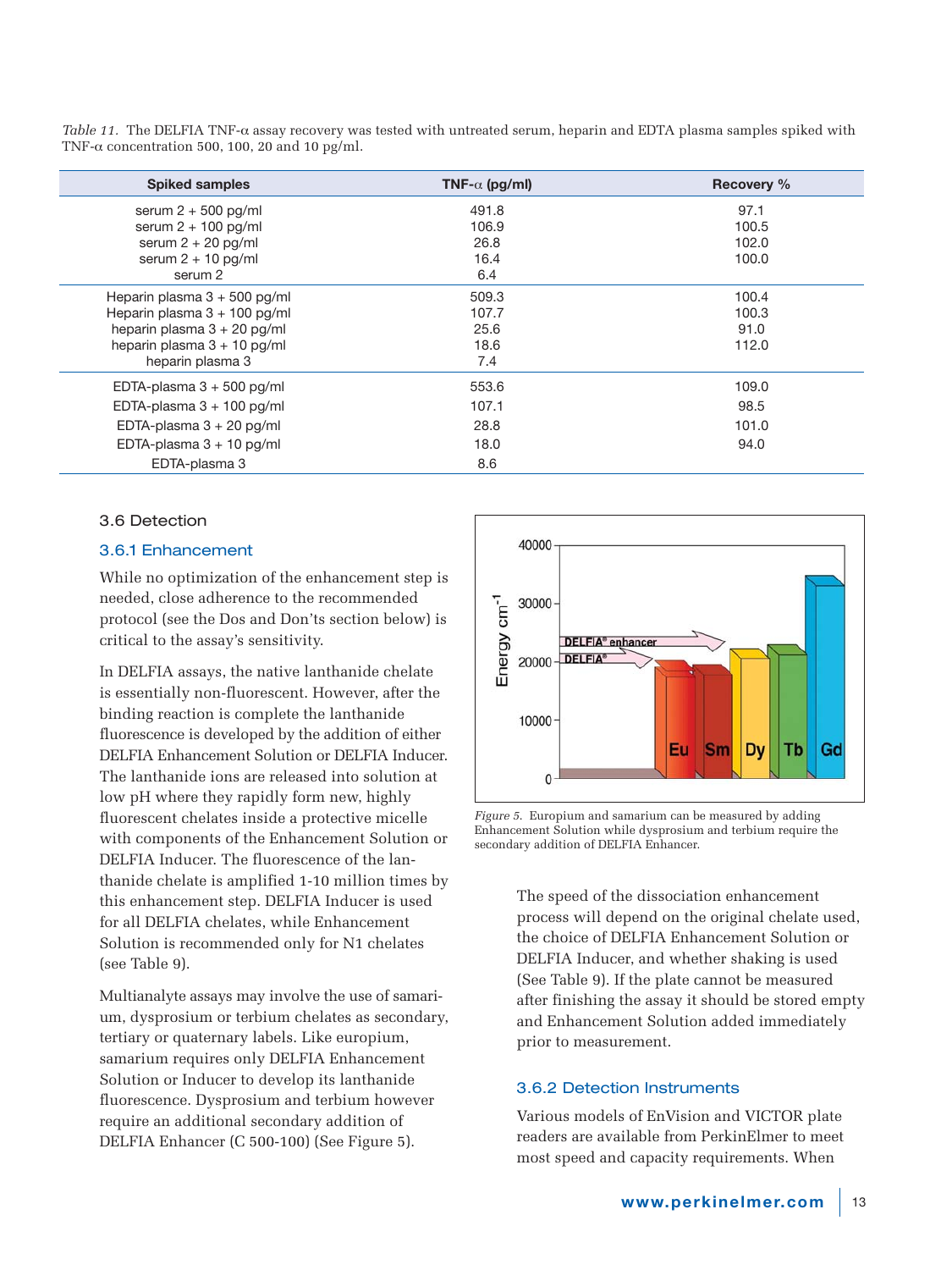measuring DELFIA Eu-fluorescence on a 96-well plate, both instruments allow a detection limit better than 10 amol Eu/well in a measurement time of approximately 2 minutes/plate. With a 384-well plate a detection limit better than 5 amol Eu/well is achieved with reading times of 3 and 5 minutes/plate for EnVision and VICTOR respectively. The EnVision enables measurement of more than 90,000 wells per day. For ultra-fast processing of 384 well plates the PerkinElmer ViewLux™ ultraHTS microplate imager measures all samples on a microplate simultaneously.

PerkinElmer instruments can be calibrated to give approximately the same signal count, which is useful when different instruments are used in assay development and HTS.

Aside from the obvious requirement of TRF capability, other plate readers may be used if they are of sufficient sensitivity. This can be easily tested by measuring 200 µl of a 1 nmol/L Europium standard solution (B119-100) in a clear 96-well plate in TRF mode. This should provide a signal to background ratio  $(S/B) > 10,000:1$ .

# **4. Dos and Don'ts**

| Assay step             | <b>Do</b>                                                                                                                                                                                                                                                                                                                                                                                                                                                                                                                                    | Don't                                                                                                                                                                                                                                                                                                                                                                                                                 |
|------------------------|----------------------------------------------------------------------------------------------------------------------------------------------------------------------------------------------------------------------------------------------------------------------------------------------------------------------------------------------------------------------------------------------------------------------------------------------------------------------------------------------------------------------------------------------|-----------------------------------------------------------------------------------------------------------------------------------------------------------------------------------------------------------------------------------------------------------------------------------------------------------------------------------------------------------------------------------------------------------------------|
| General                | • Allow reagents to reach room temperature $(+20 - +25 \degree C)$<br>before performing an assay.<br>• Avoid europium contamination and resulting high<br>fluorescent background through careful pipetting<br>and washing techniques.<br>• Use optimized DELFIA assay buffers to assure<br>good results.                                                                                                                                                                                                                                     | • Use microplates with high<br>fluorescent background (see 3.1).                                                                                                                                                                                                                                                                                                                                                      |
| Tracer                 | • Store labeled proteins and peptides at a high<br>concentration and in the absence of chelators or<br>competing metals in the buffer. In most cases.<br>50 mmol/L Tris-HCI buffered saline solution (pH 7.5-8.0)<br>containing 0.1-0.5% purified BSA will ensure the stability<br>of the labeled compound during storage.<br>• Avoid carry-over when pipeting a tracer solution by<br>holding the pipette tip slightly above the top of the well and<br>avoid touching the plastic strip or the surface of the liquid.                      | • Expose the tracer to chelating agents<br>like EDTA during incubations.<br>(Reagents labeled with N1 chelates<br>tolerate chelating agents up to 50 µM<br>and reagents labeled with DTPA<br>chelates tolerate chelating agents up<br>to $5 \text{ mM}$ ).<br>• Store labeled proteins or<br>peptides in DELFIA Assay Buffer<br>(1244-106, 1244-111, 4002-0010)<br>or phosphate buffers.<br>• Store diluted reagents. |
| Enhancement            | • Use 100-200 µl of Enhancement Solution for 96 and 50 µl<br>for 384-well plates.<br>• Use a dedicated Eppendorf Multipette or other pipeting<br>instrument for the Enhancement solution and discard<br>the first aliquot.<br>• Dispense the Enhancement Solution slowly to avoid air bubbles.<br>• Flush pipette or dispenser tips and tubing thoroughly<br>with DELFIA Enhancement Solution before use.<br>• Protect the plate from dust with a plate lid.<br>• Add Enhancement Solution just prior to shaking<br>and measuring the plate. | • Dispense Enhancement Solution from<br>labware which might have been<br>contaminated with Eu<br>• Seal the plate with tape after the<br>addition of the Enhancement Solution.<br>The adhesive might quench the signal.<br>• Use the same reservoir for<br>Enhancement Solution and tracer.<br>• Use glass reservoir for Enhancement<br>Solution.                                                                     |
| Washing and<br>shaking | • Optimize the number of wash cycles.<br>• Use an automatic plate washer for optimal results.<br>• Ensure that each well is filled up completely to the top edge<br>• Check that the wells are dry after washing. If not,<br>invert the plate and tap it firmly against absorbent paper.<br>• Check the time needed for efficient enhancement of lanthanide<br>fluorescence for each shaker model.                                                                                                                                           | • Shake too vigorously, which may<br>cause air bubbles that interfere in the<br>fluorescence measurement                                                                                                                                                                                                                                                                                                              |
| Measurement            | • Measure with a sensitive time-resolved fluorometer like the<br>VICTOR or EnVision.                                                                                                                                                                                                                                                                                                                                                                                                                                                         | • Measure plates with their plate covers.                                                                                                                                                                                                                                                                                                                                                                             |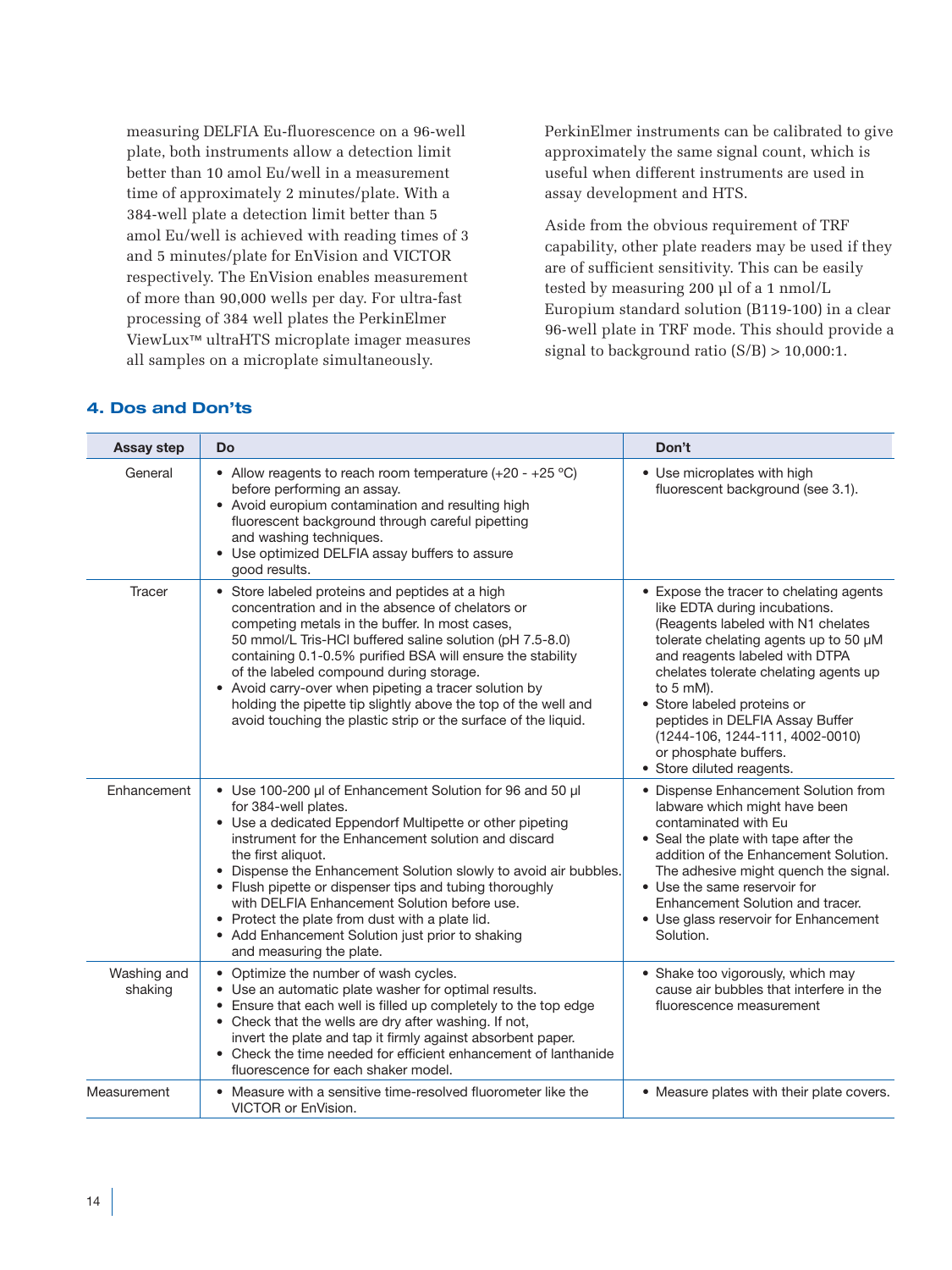# **5. Troubleshooting**

| <b>Problem</b>                                                    | <b>Possible cause/effect</b>                                                               | <b>Solution</b>                                                                                                                                                                                                         |
|-------------------------------------------------------------------|--------------------------------------------------------------------------------------------|-------------------------------------------------------------------------------------------------------------------------------------------------------------------------------------------------------------------------|
| High background signal                                            | Background of the plain plate<br>(no coating, no buffer, no Enhancement solution)<br>> 500 | • Change plates                                                                                                                                                                                                         |
|                                                                   | Inadequate washing prior to measurement                                                    | · Use 4-6 washing cycles in a DELFIA Plate<br>Wash after incubation with Eu-labeled compound                                                                                                                            |
|                                                                   | Inadequate blocking of the plates                                                          | • Saturate overnight at RT, or > 2 hours + 37°C<br>. Use a saturation volume greater than that of<br>the coating solution                                                                                               |
|                                                                   | Binding of Eu-labeled polyclonal Ab to the plate                                           | • Add 0.1 % Tween 20 or 40 to assay buffer                                                                                                                                                                              |
|                                                                   | Contamination of pipettes and tables with label                                            | • Clean pipettes and tables carefully                                                                                                                                                                                   |
| Inadequate sensitivity                                            | High background                                                                            | • See above                                                                                                                                                                                                             |
|                                                                   | Low maximal signal                                                                         | · Increase sample volume<br>· Use two different tracer antibodies<br>· Increase antibody concentration<br>in a sandwich assay<br>• Change antibody used                                                                 |
| Poor reproducibility                                              | Inadequate incubation with<br><b>Enhancement Solution</b>                                  | · Use at least 5 minutes incubation on a shaker<br>before measurement. Check time needed<br>for maximum signal.                                                                                                         |
|                                                                   | Antibody aggregation                                                                       | . Filter the antibody or the antibody diluted in<br>Assay buffer through 0.22 µM filter                                                                                                                                 |
|                                                                   | Low affinity of antibody                                                                   | . For immunometric assays, increase the amount<br>of tracer per well, increase incubation time,<br>check coating procedure, etc.                                                                                        |
|                                                                   | Uneven coating                                                                             | • Test with PerkinElmer microplates                                                                                                                                                                                     |
|                                                                   | Plate sealed with tape during<br>Enhancement and measurements                              | . Do not cover a plate containing Enhancement<br>Solution with tape                                                                                                                                                     |
|                                                                   | Trace amounts of Eu in sample                                                              | . Add 50 µmol/l DTPA or EDTA to assay buffer                                                                                                                                                                            |
|                                                                   | Labeled antibody stored at wrong temperature                                               | · Optimize storage conditions                                                                                                                                                                                           |
| Decrease in assay<br>counts after storage of<br>labeled compound. | Heavy metal contamination of BSA                                                           | · Add purified stabilizing agents like glycerol,<br>glucose or BSA (CR84-100)                                                                                                                                           |
|                                                                   | Unsuitable storage conditions                                                              | . Do not expose Eu-labeled antibody to chelating<br>agents like EDTA or phosphate-based buffers<br>during storage. Store Eu-Antibody undiluted in<br>Tris-HCl buffer (50 mM Tris-HCl, 0.9% NaCl,<br>0.05% NaN3, pH 7.8) |
|                                                                   | Instability of antibody or other reagents                                                  | • Optimize reagents                                                                                                                                                                                                     |